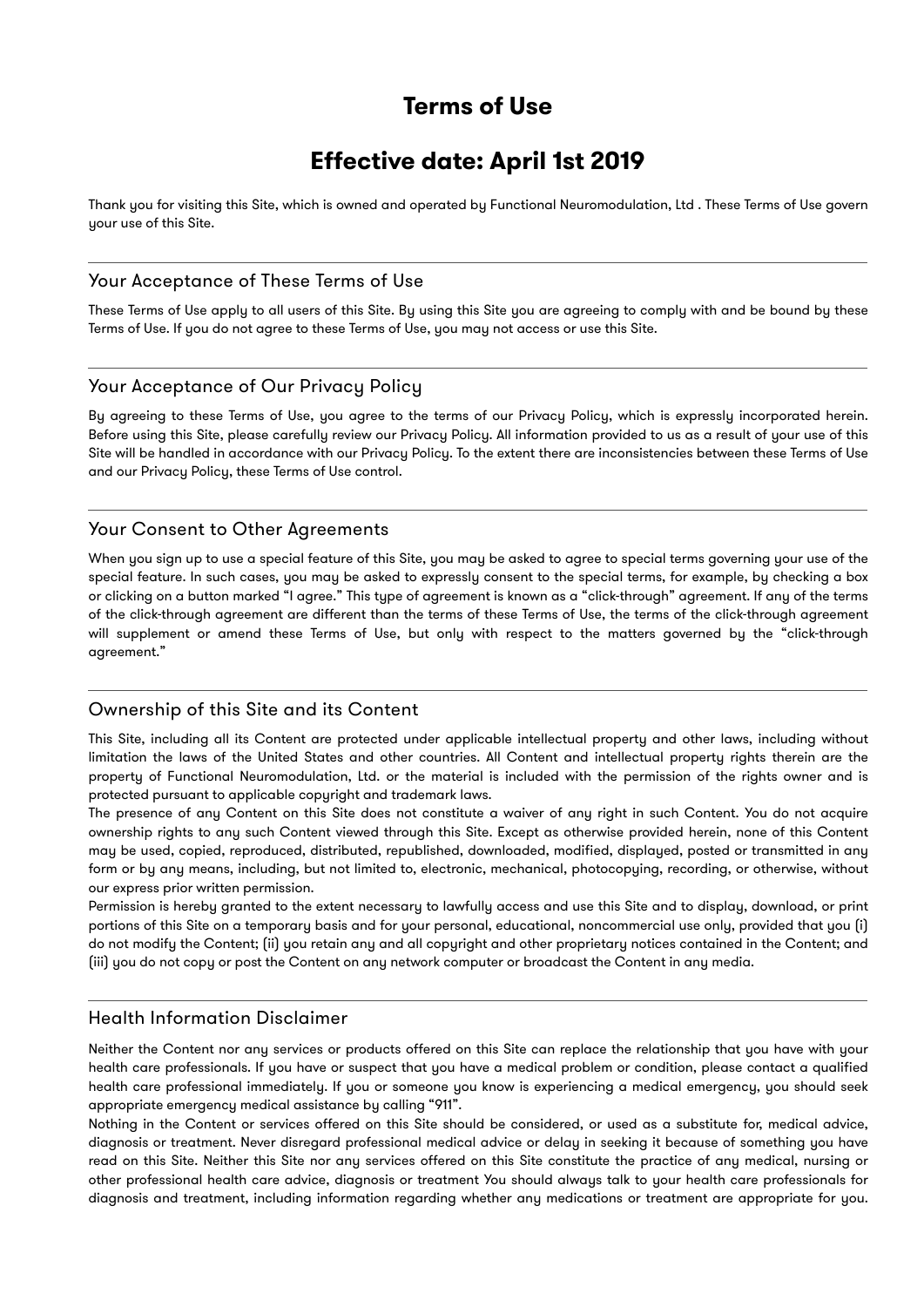None of the information on the Site represents or warrants that any particular program, treatment or medication is safe, appropriate or effective for you.

## Intended Audience and Availability

Functional Neuromodulation, Ltd.is a U.S. corporation and this Site is intended for a U.S. audience. Site content may include information about products and services that are not available in your location. Translations

Site Content may be partially made available in Spanish or other languages. The translations may be done by a person or solely by computer software without review. Any translations are provided as a convenience and the Functional Neuromodulation, Ltd. makes no representations regarding the accuracy or completeness of the translations however provided.

# Trademarks

The Functional Neuromodulation, Ltd. names and logos all product and service names, all graphics, all button icons, and all trademarks, service marks and logos appearing within this Site, unless otherwise noted, are trademarks (whether registered or not), service marks and/or trade dress of Functional Neuromodulation, Ltd (the "Functional Neuromodulation, Ltd. Marks"). All other trademarks, product names, company names, logos, service marks and/or trade dress mentioned, displayed, cited or otherwise indicated within this Site are the property of their respective owners. You are not authorized to display or use the Functional Neuromodulation, Ltd. Marks in any manner without our prior written permission. You are not authorized to display or use trademarks, product names, company names, logos, service marks and/or trade dress of other owners featured within this Site without the prior written permission of such owners. The use or misuse of the Functional Neuromodulation, Ltd. Marks or other trademarks, product names, company names, logos, service marks and/or trade dress or any other materials contained herein, except as permitted herein, is expressly prohibited.

# Your Feedback

The Feedback you provide to us through this Site will be and remain our exclusive property. Your submission of Feedback will constitute an assignment to us of all worldwide rights, title and interests in your Feedback, including all copyrights and other intellectual property rights in your Feedback. We will be entitled to reduce to practice, exploit, make, use, copy, disclose, display or perform publicly, distribute, improve and modify any Feedback you submit for any purpose whatsoever, without restriction and without compensating you in any way. For this reason, we ask that you not send us any Feedback that you do not wish to assign to us.

# Your Obligations

In consideration of your use of this Site, you agree that to the extent you provide personal information to Functional Neuromodulation, Ltd. it will be true, accurate, current, and complete and that you will update all personal information as necessary.

To the extent you create an account through this Site, you understand and agree that any account you create, including your username and password, are personal to you and may not be used by anyone else. You are responsible for maintaining the confidentiality of your username and password and are fully responsible for all activities that occur under your username and password by you or by anyone else using your username and password, whether or not authorized by you. You agree to change your password immediately if you believe your password may have been compromised or used without authorization. You also agree to immediately inform us of any apparent breaches of security such as loss, theft or unauthorized disclosure or use of your username or password by contacting us using the information provided below. Until we are so notified you will remain liable for any unauthorized use of your account.

You agree to use this Site in a manner consistent with any and all applicable rules and regulations. You agree not to upload or transmit through this Site any computer viruses, trojan horses, worms or anything else designed to interfere with, interrupt or disrupt the normal operating procedures of a computer. Any unauthorized modification, tampering or change of any information, or any interference with the availability of or access to this Site is strictly prohibited. We reserve all rights and remedies available to us.

## **DISCLAIMERS**

WE MAKE NO REPRESENTATIONS OR WARRANTIES WITH RESPECT TO THIS SITE OR ITS CONTENT, OR ANY PRODUCT OR SERVICE AVAILABLE ON OR PROMOTED THROUGH THIS SITE. THIS SITE AND ALL OF ITS CONTENT ARE PROVIDED ON AN "AS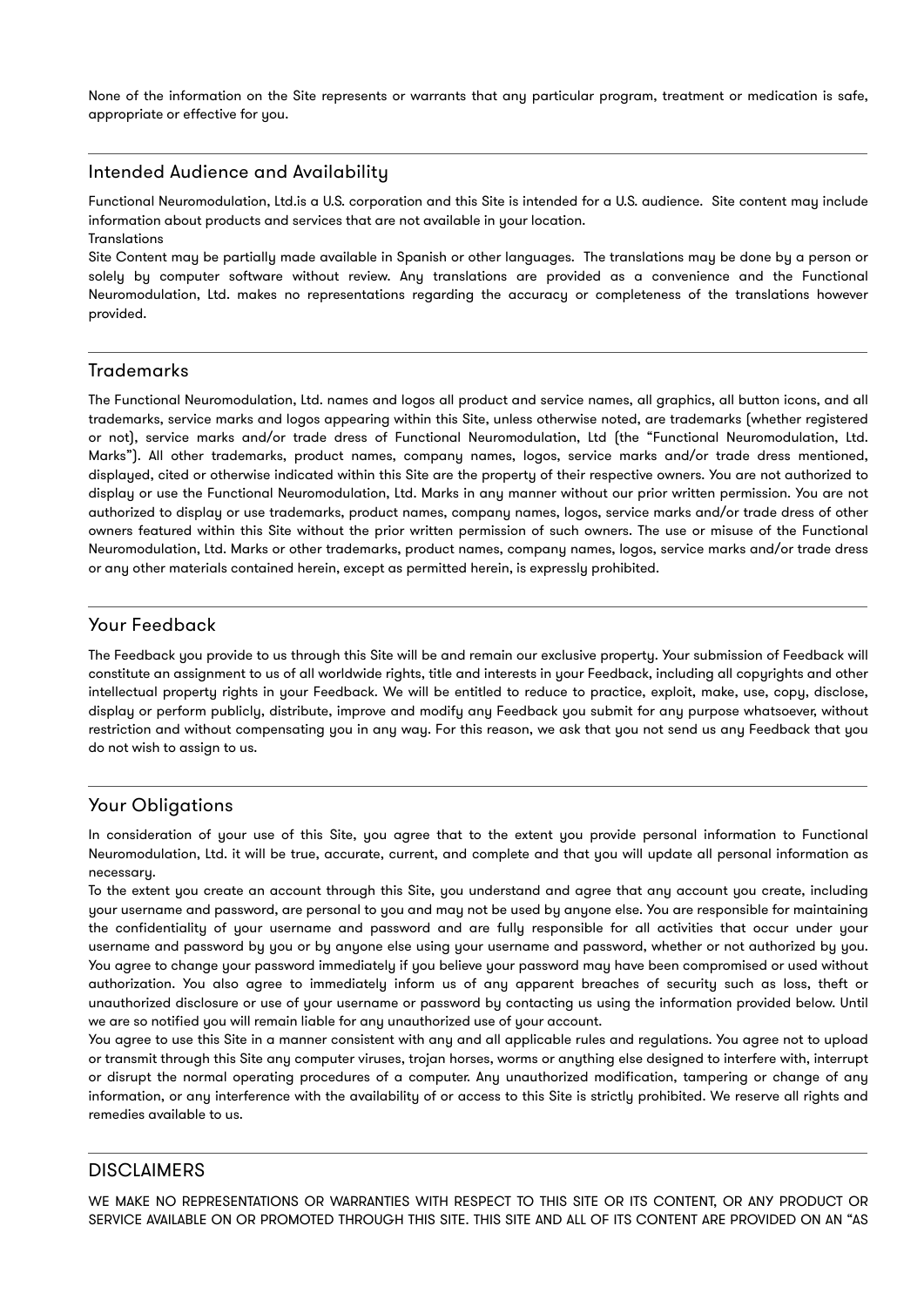IS," "AS AVAILABLE" BASIS, WITHOUT REPRESENTATIONS OR WARRANTIES OF ANY KIND. TO THE FULLEST EXTENT PERMITTED BY LAW, FUNCTIONAL NEUROMODULATION,LTD. , ITS AFFILIATES, AND THEIR SERVICE PROVIDERS AND LICENSORS DISCLAIM ANY AND ALL REPRESENTATIONS AND WARRANTIES, WHETHER EXPRESS, IMPLIED, ARISING BY STATUTE, CUSTOM, COURSE OF DEALING, COURSE OF PERFORMANCE OR IN ANY OTHER WAY, WITH RESPECT TO THIS SITE, ITS CONTENT, AND ANY PRODUCTS OR SERVICES AVAILABLE OR PROMOTED THROUGH THIS SITE. WITHOUT LIMITING THE GENERALITY OF THE FOREGOING, FUNCTIONAL NEUROMODULATION,LTD. , ITS AFFILIATES, AND THEIR SERVICE PROVIDERS AND LICENSORS DISCLAIM ALL REPRESENTATIONS AND WARRANTIES (A) OF TITLE, NON-INFRINGEMENT, MERCHANTABILITY AND FITNESS FOR A PARTICULAR PURPOSE; (B) RELATING TO THE SECURITY OF THIS SITE; (C) THAT THE CONTENT OF THIS SITE IS ACCURATE, COMPLETE OR CURRENT; OR (D) THAT THIS SITE WILL OPERATE SECURELY OR WITHOUT INTERRUPTION OR ERROR.

WE DO NOT REPRESENT OR WARRANT THAT THIS SITE, ITS SERVERS, OR ANY TRANSMISSIONS SENT FROM US OR THROUGH THIS SITE WILL BE FREE OF ANY HARMFUL COMPONENTS (INCLUDING VIRUSES).

FUNCTIONAL NEUROMODULATION,LTD. DOES NOT ENDORSE AND IS NOT RESPONSIBLE FOR STATEMENTS, ADVICE AND OPINIONS MADE BY ANYONE OTHER THAN AUTHORIZED FUNCTIONAL NEUROMODULATION,LTD SPOKESPERSONS. WE DO NOT MAKE ANY REPRESENTATIONS OR WARRANTIES AGAINST THE POSSIBILITY OF DELETION, MISDELIVERY OR FAILURE TO STORE COMMUNICATIONS, PERSONALIZED SETTINGS, OR OTHER DATA. YOU ACCEPT THAT OUR SHAREHOLDERS, OWNERS, OFFICERS, DIRECTORS, EMPLOYEES AND OTHER REPRESENTATIVES SHALL HAVE THE BENEFIT OF THIS CLAUSE.

APPLICABLE LAW MAY NOT ALLOW THE LIMITATION OF CERTAIN WARRANTIES, SO ALL OR PART OF THIS DISCLAIMER OF WARRANTIES MAY NOT APPLY TO YOU.

# LIMITATION OF LIABILITY

TO THE FULLEST EXTENT PERMITTED BY APPLICABLE LAWS WE, ON BEHALF OF OUR DIRECTORS, OFFICERS, FRANCHISEES, EMPLOYEES, AGENTS, SUPPLIERS, LICENSORS AND SERVICE PROVIDERS, EXCLUDE AND DISCLAIM LIABILITY FOR ANY LOSSES AND EXPENSES OF WHATEVER NATURE AND HOWSOEVER ARISING INCLUDING, WITHOUT LIMITATION, ANY DIRECT, INDIRECT, GENERAL, SPECIAL, PUNITIVE, INCIDENTAL OR CONSEQUENTIAL DAMAGES; LOSS OF USE; LOSS OF DATA; LOSS CAUSED BY A VIRUS; LOSS OF INCOME OR PROFIT; LOSS OF OR DAMAGE TO PROPERTY; CLAIMS OF THIRD PARTIES; OR OTHER LOSSES OF ANY KIND OR CHARACTER, EVEN IF WE HAVE BEEN ADVISED OF THE POSSIBILITY OF SUCH DAMAGES OR LOSSES, ARISING OUT OF OR IN CONNECTION WITH THE USE OF THIS SITE. YOU ASSUME TOTAL RESPONSIBILITY FOR ESTABLISHING SUCH PROCEDURES FOR DATA BACK UP AND VIRUS CHECKING AS YOU CONSIDER NECESSARY. THIS LIMITATION OF LIABILITY APPLIES WHETHER THE ALLEGED LIABILITY IS BASED ON CONTRACT, TORT (INCLUDING NEGLIGENCE), STRICT LIABILITY OR ANY OTHER BASIS.

IF ANY PART OF THIS LIMITATION ON LIABILITY IS FOUND TO BE INVALID OR UNENFORCEABLE FOR ANY REASON, THEN THE AGGREGATE LIABILITY OF THE RELEASED PARTIES FOR LIABILITIES THAT OTHERWISE WOULD HAVE BEEN LIMITED SHALL NOT EXCEED TEN DOLLARS (\$10.00).

This Site gives you specific legal rights and you may also have other rights which vary from country to country. Some jurisdictions do not allow certain kinds of limitations or exclusions of liability, so the limitations and exclusions set out in these Terms of Use may not apply to you. Other jurisdictions allow limitations and exclusions subject to certain conditions. In such a case the limitations and exclusions set out in these Terms of Use shall apply to the fullest extent permitted by the laws of such applicable jurisdictions. Your statutory rights as a consumer, if any, are not affected by these provisions, and we do not seek to exclude or limit liability for fraudulent misrepresentation.

# Links to Third-Party Websites

This Site may provide links to other websites operated by third parties. Because we have no control over third-party websites, we are not responsible for the availability of those websites and do not endorse and are not responsible or liable for any content, advertising, services, products, or other materials on or available from such websites. Functional Neuromodulation, Ltd. shall not be responsible or liable, directly or indirectly, for any damage or loss caused or alleged to be caused by or in connection with the use of or reliance on any content, advertising, services, products, or other materials on or available from such websites. These Terms of Use do not apply to your use of third-party websites; your use of such websites is subject to the terms and policies of the owner of such websites.

# Modification and Discontinuation

We reserve the right at any time and from time-to-time to modify, edit, delete, suspend or discontinue, temporarily or permanently this Site (or any portion thereof) and/or the information, materials, products and/or services available through this Site (or any part thereof) with or without notice. You agree that we shall not be liable to you or to any third party for any such modification, editing, deletion, suspension or discontinuance of this Site.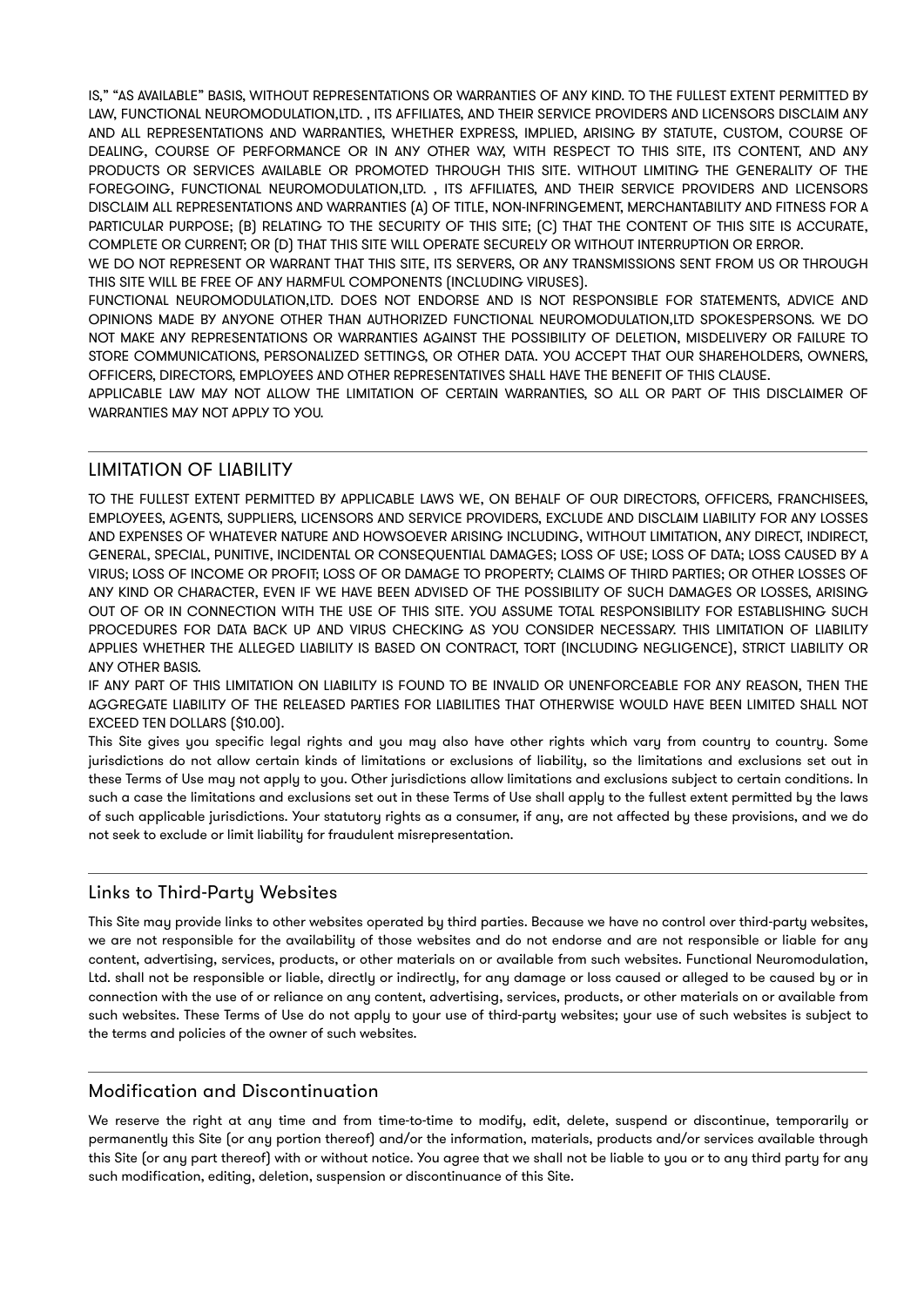#### **Waiver**

Our failure at any time to require performance of any provision of these Terms of Use or to exercise any right provided for herein will not be deemed a waiver of such provision or such right. All waivers must be in writing. Unless the written waiver contains an express statement to the contrary, no waiver by Functional Neuromodulation, Ltd. of any breach of any provision of these Terms of Use or of any right provided for herein will be construed as a waiver of any continuing or succeeding breach of such provision, a waiver of the provision itself, or a waiver of any right under these Terms of Use.

## **Severability**

If any provision of these Terms of Use is held by a court of competent jurisdiction to be contrary to law, such provision will be changed and interpreted so as to best accomplish the objectives of the original provision to the fullest extent allowed by law and the remaining provisions of these Terms of Use will remain in full force and effect.

# Governing Law, Jurisdiction and Venue

These Terms of Use will be governed under the laws of the State of Minnesota without regard to its conflicts of law provisions. All actions or proceedings arising out of or relating to these Terms of Use will be venued exclusively in state or federal court in the City of Minneapolis and County of Hennepin, Minnesota. You hereby irrevocably consent and submit to the personal jurisdiction of said courts for all such purposes. However, we retain the right to bring legal proceedings in any jurisdiction where we believe that infringement of these Terms of Use is taking place or originating. Before seeking legal recourse for any harm you believe you have suffered arising from or related to your use of this Site, you agree to inform us in writing and to give us 30 days to cure the harm before initiating any action. You must initiate any cause of action within one year after the claim has arisen, or you will be barred from pursuing any cause of action.

## Indemnity

You agree to indemnify and hold Functional Neuromodulation, Ltd., its subsidiaries, franchises and affiliates, and their respective officers, agents, partners and employees, harmless from any loss, liability, claim, or demand, including reasonable attorneys' fees, made by any third party due to or arising out of your use of this Site in violation of these Terms of Use and/or arising from a breach of these Terms of Use and/or any breach of your representations and warranties set forth above and/or if any material that you post using this Site causes us to be liable to another. We reserve the right to defend any such claim, and you agree to provide us with such reasonable cooperation and information as we may request.

## These Terms of Use May Change

These Terms of Use are current as of the effective date set forth above. Functional Neuromodulation, Ltd. reserves the right to change these Terms of Use from time to time consistent with applicable laws and principles. These changes will be effective as of the date we post the revised version on this Site. Your continued use of this Site after we have posted the revised Terms of Use constitutes your agreement to be bound by the revised Terms of Use. If at any time you choose not to accept these Terms of Use, you should not use this Site.

#### Entire Agreement

These Terms of Use (together with our Privacy Policy and any Privacy Notices or click-through agreements applicable to you) contain the entire understanding and agreement between you and Functional Neuromodulation, Ltd. with respect to this Site and supersede all previous communications, negotiations, and agreements, whether oral, written, or electronic, between you and Functional Neuromodulation, Ltd. with respect to this Site and your use of this Site.

## Definitions

The term "Content" refers to all of the software and code comprising or used to operate this Site, and all of the text, photographs, images, illustrations, graphics, sound recordings, video and audio-video clips, and other materials available on this Site Feedback.

The terms "Functional Neuromodulation, Ltd.," "we," "us," and "our" refer to Functional Neuromodulation, Ltd..